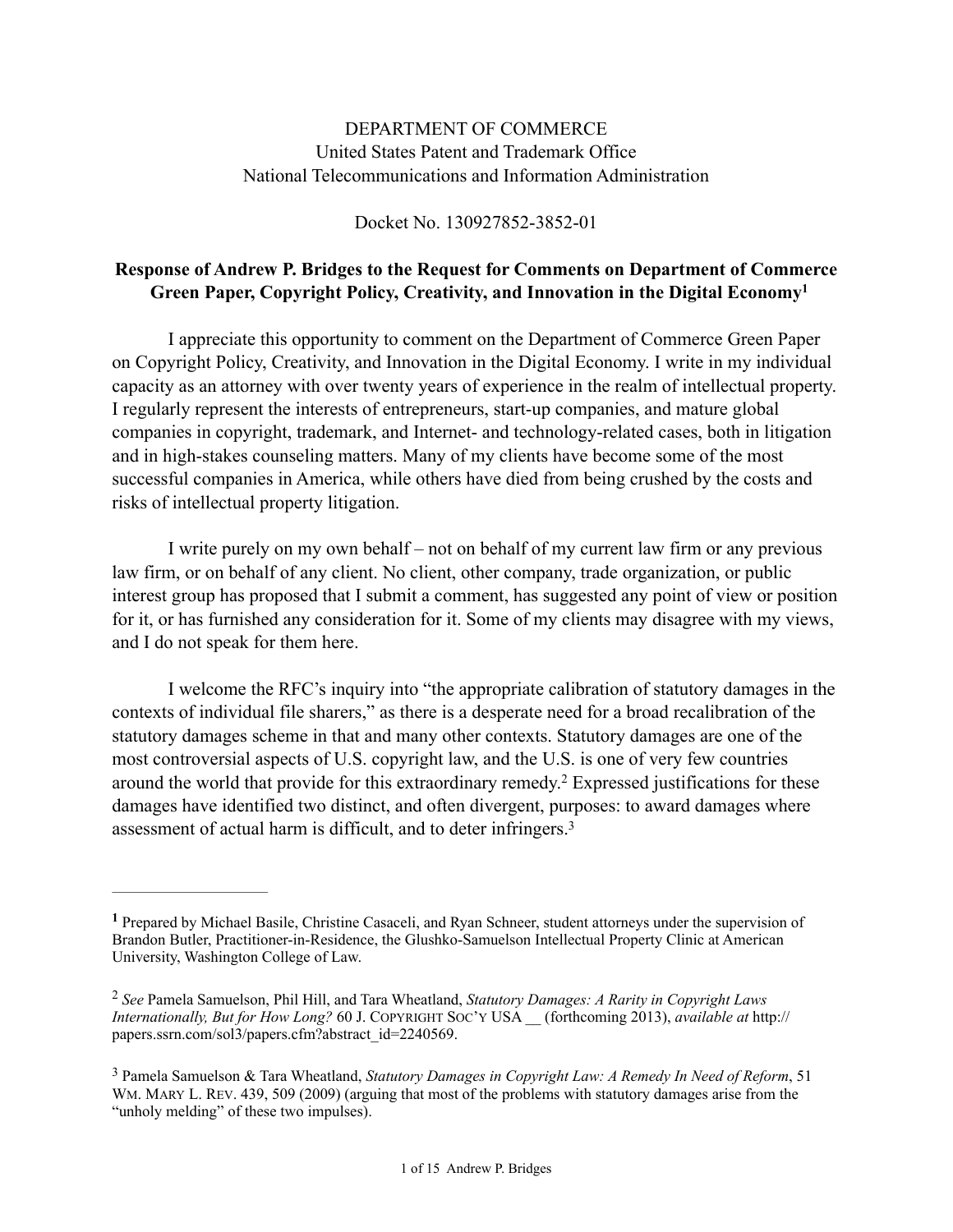Based on my years of experience, I believe that the current statutory damages regime has badly distorted copyright litigation, has corrupted a number of copyright plaintiffs, and has undermined respect for U.S. copyright law.

Regarding the first justification, actual damages are no more difficult to assess in copyright litigation than in patent litigation, yet there are no statutory damages in patent litigation. Regarding the second justification, the application of statutory damages has gone far beyond any principled or legitimate deterrence function.

With respect to individual file-sharers, the Request for Comments asks, "To what extent is application of the current range of statutory damages necessary for effective deterrence?" The answer is that the current range of statutory damages far exceeds the appropriate level of damages to deter individual file-sharers. But the answer applies across the board and not only with respect to individual defendants.

Major copyright industry players have tacitly acknowledged the broken nature of the copyright enforcement system as applied to individual users of Internet services by creating parallel systems of private enforcement that are radically different from the one that copyright law embodies. From YouTube's ContentID system to the Center for Copyright Information and its alerts to ISP subscribers, various companies and associations have chosen to take approaches to individual infringers that involve much lower stakes (removing the sound from an allegedly infringing video, sending a letter to notify the subscriber of an allegedly infringing download) and no demand of money payments. If astronomical statutory damages were necessary to deter individual file-sharers, the major copyright owners and enforcers would not have embraced an alternative approach.

 The use of statutory damages as a threat to deter copyright infringement is not new. From 2003-2008, the height of the peer-to-peer file-sharing phenomenon, RIAA-affiliated record labels filed, settled, or threatened legal actions against 30,000 individuals.<sup>4</sup> Because most defendants settled, the first big award based on statutory damages didn't come until Capitol Records' lawsuit against Jammie Thomas-Rasset resulted in a series of verdicts between 2007 and 2012 that prompted one judge expressly to ask Congress to revisit statutory damages.<sup>5</sup> A Native American single mother of four, Ms. Thomas-Rasset faced at one point in the case's

The Electronic Frontier Foundation, *RIAA v. The People: Five Years Later*, https://www.eff.org/files/eff-riaa- <sup>4</sup> whitepaper.pdf (2008) at 1.

 $5$  Capitol Records v. Thomas, 579 F. Supp. 2d 1210, 1227 (D. Minn. 2008) ("The Court would be remiss if it did not take this opportunity to implore Congress to amend the Copyright Act to address liability and damages in peer-topeer network cases such as the one currently before this Court.").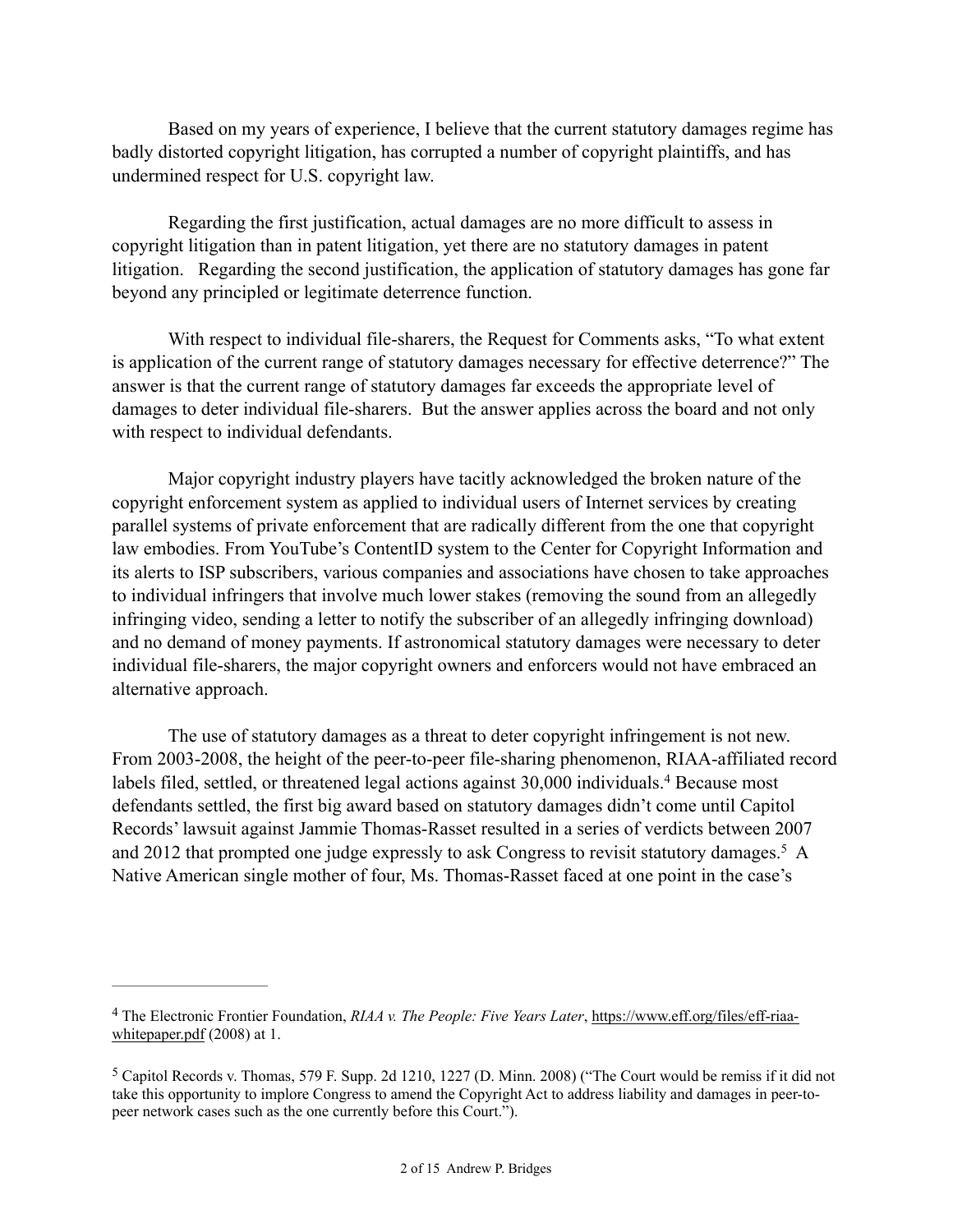lengthy history<sup>6</sup> a \$1.92 million damages verdict for downloading 24 songs – with no evidence that she had actually shared those songs with anyone else. The total value of the downloads was only \$23.76. On appeal, the record label trimmed its claim to \$222,000, or \$9,250 per download.

In its campaign against piracy, the RIAA also targeted technology providers such as the owners of the peer-to-peer file-sharing program Limewire.<sup>7</sup> RIAA member Arista Records pursued a statutory damages award against Limewire based on each alleged instance of infringement, i.e., every file that had been shared through the program. $8$  As the judge observed, this would lead to an award that would reach into the trillions, and give the plaintiffs "more money than the entire music recording industry has made since Edison's invention of the phonograph."<sup>9</sup>

The net effect of this campaign is still the subject of debate, and others have written extensively about the issue.<sup>10</sup> What is not debatable is that the public developed a strong sense of resentment towards the RIAA and its members for suing, among others, mothers, grandmothers, and children for such irrational sums of money.<sup>11</sup> The RIAA, seeing that suing and infuriating the very people it sought as potential customers was not a good business strategy, announced that it had abandoned the practice of seeking statutory damages for music downloads.12

Other actors, however, do not have customers to worry about offending. They looked at the huge awards that were possible, and the fear these potential awards struck into the hearts of defendants, and saw dollar signs. They saw that it was possible to seek windfall financial gains by intimidating users with the specter of outrageous statutory damage awards. My comments here focus on what I will call predatory enforcement, also known as copyright "trolling." The predatory enforcer (PE) of copyright is an entity that owns a copyright or a license (or, in some cases, merely pretends to own such a right) and asserts that right to extort settlements from

<sup>8</sup> *Id*. at 317.

 $9$   $Id$ 

<sup>10</sup> See, e.g., Electronic Frontier Foundation, *supra* n. 4.

<sup>&</sup>lt;sup>6</sup> Capitol Records v. Thomas-Rasset, 680 F. Supp. 2d 1045, 1050 (D. Minn. 2010). The award was later reduced to the original award of \$222,000, or \$9,250 per song, which Judge Davis had called "unprecedented and oppressive." *Capitol Records*, 579 F. Supp 2d at 1228.

Arista Records LLC v. Lime Group LLC, 784 F.Supp.2d 313 (S.D.N.Y. 2011). <sup>7</sup>

<sup>&</sup>lt;sup>11</sup> Sarah McBride and Ethan Smith, *Music Industry to Abandon Mass Suits*, WALL STREET JOURNAL (December 19, 2008).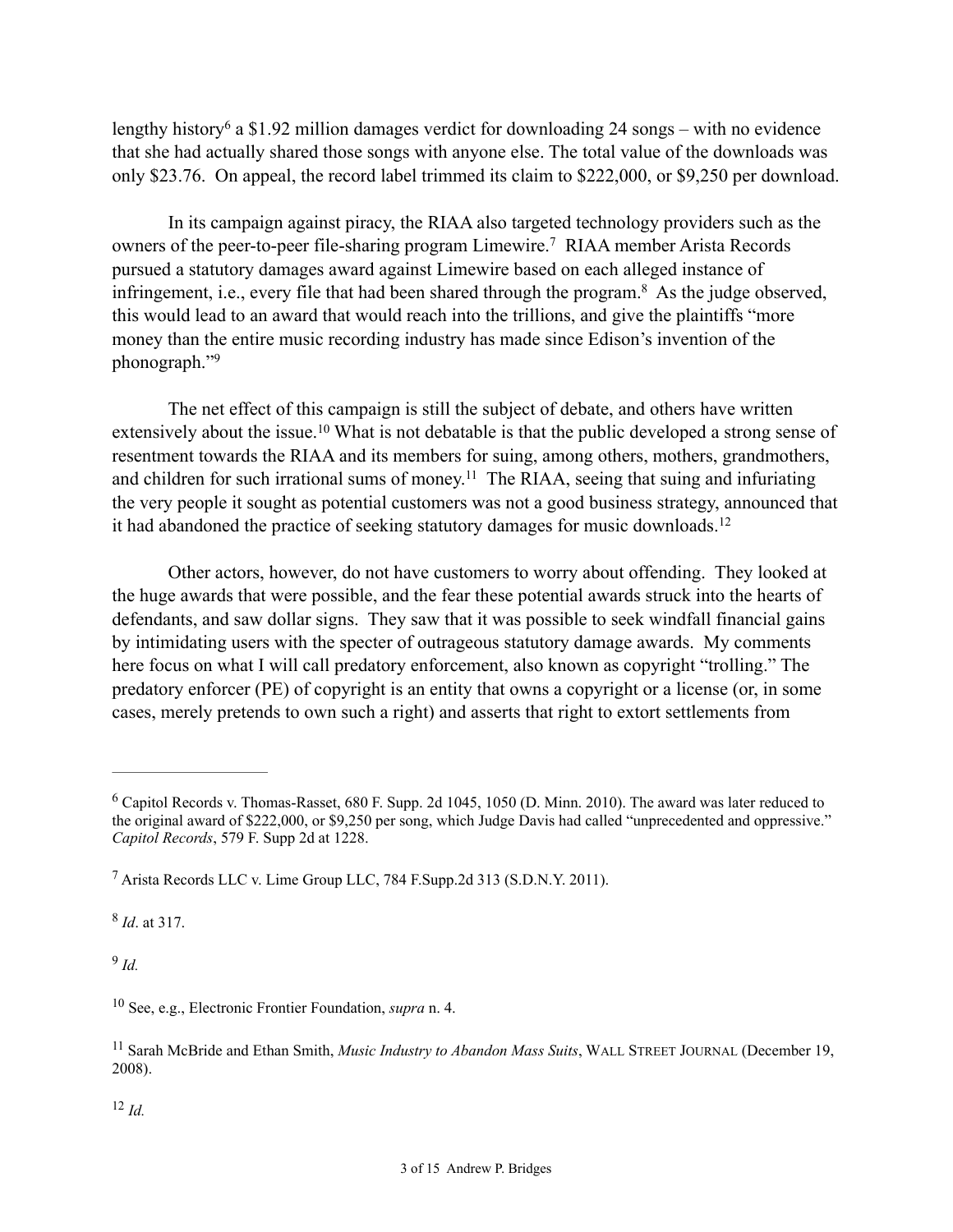alleged infringers (and not, for example, to develop licensing or retail arrangements with willing partners, or to protect such arrangements).

 The balance of these comments will describe the phenomenon of predatory enforcement in more detail, describe two paradigm cases, draw out the connections between statutory damages and predatory enforcement, describe some of the harms that predatory enforcement causes, and propose a solution that would discourage would-be PEs.

## I. Predatory Enforcement

As Judge Otis Wright of the United States District Court for the Central District of California has aptly put it, PEs have "discovered the nexus of antiquated copyright laws, paralyzing social stigma, and unaffordable defense costs,"<sup>13</sup> and are exploiting that nexus to reap outrageous profits, doing great harm to the public, the legal system, and the credibility of the copyright laws in the process. While there are, as Judge Wright points out, other factors that help make predatory enforcement possible, the availability of statutory damages as remedies for copyright infringement is a necessary condition for any PE's extortionate scheme. They use the threat of statutory damages of up to \$150,000 per infringement, together with the high cost of defending oneself in court, as cudgels to demand settlements "calculated to be just below the cost of a bare-bones defense."<sup>14</sup> These entities have sent thousands of demand letters and have collected millions of dollars in protection money from unsuspecting citizens.<sup>15</sup> Far from seeking to deter infringement, PEs *depend* on widespread alleged infringement as a necessary condition for their business model. Indeed, they may *encourage* infringement in order to lay the groundwork for massive financial rewards.

PEs do not participate in the cultural or scientific ecosystem that copyright is designed to facilitate. They do not gain their rights through creation of works or through collaboration with authors to make works more widely available. They do not sue in order to deter infringement or recover actual losses. Rather, they claim copyright enforcement rights through assignment or sometimes through fraudulent means, with no goal other than profiting from settlements. Many target individual Internet users or small companies, rather than larger intermediaries, to ensure they are dealing with defendants with little money or bargaining power. Like other shady enterprises, some PEs have used multiple affiliated "shell companies" to hide assets and frustrate the rare defendants who fight back and recover damages or attorneys' fees.

 $^{14}$  *Id.* at 2.

<sup>&</sup>lt;sup>13</sup> Ingenuity 13, LLC v. Doe, No. 2:12-cv-8333-ODW(JCx) (C.D. Cal. May 6, 2013) at 1. Social stigma plays a powerful role in the cases that involve alleged downloading of pornography, but there is also significant social stigma attached to being haled into court for any alleged wrongdoing.

<sup>&</sup>lt;sup>15</sup> Prenda's massive trolling take revealed: \$1.9 million in 2012, ARS TECHNICA, (October 2013) http:// arstechnica.com/tech-policy/2013/10/prenda-massive-trolling-take-revealed-at-least-1-9-million-in-2012.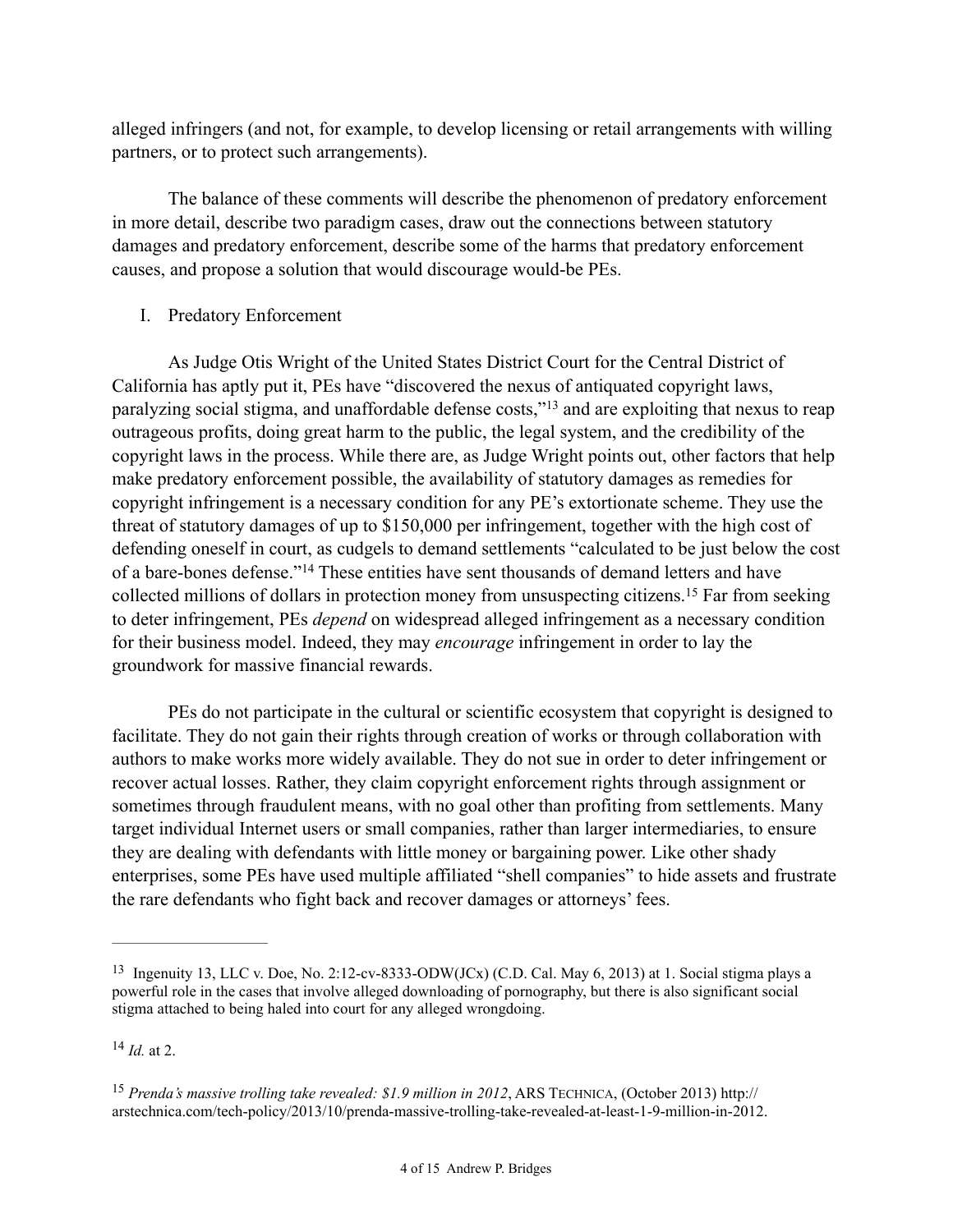The stories of Righthaven and Prenda help illustrate how PEs operate and the role statutory damages play in their schemes. I represented companies whom both of these PEs victimized. I personally witnessed the disruption, the distraction, and the fear that they have caused to legitimate businesses. These particular PEs have finally collapsed in scandal, but others are still at it. The statutory damages that attracted them virtually guarantee that more will follow in their footsteps.

### A. Righthaven

Righthaven was a firm that a group of attorneys established to enter into agreements with *The Las Vegas Review-Journal, the San Jose Mercury News, and <i>The Denver Post*.<sup>16</sup> Righthaven made these agreements with the intent to search the Internet for any infringers that it believed used material from partner websites. It would then sue individuals or operators of small websites for copyright infringement in order to extract a settlement from them.<sup>17</sup> Righthaven targeted bloggers, political activists, non-profit organizations, and others who quoted from the newspaper, and threatened whomever they found using the material with the maximum statutory damages award,  $$150,000$ <sup>18</sup> Righthaven was not the owner or creator of any of these copyrighted materials. Nor was it even a genuine licensee. Rather, Righthaven only held a bare right to sue on behalf of its newspaper partners.

Righthaven's victims were generally engaged in harmless activities, some of which they reasonably believed to be fair use. Indeed, in one case a Righthaven defendant's posting of an entire article was found to be fair use. When Vietnam War veteran Wayne Hoehn posted a 19 paragraph editorial from the *Las Vegas Review-Journal* entitled "Public Employee Pensions: We Can't Afford Them" on an online message board,  $19$  Righthaven went after the decorated veteran,  $20$  suing him for the maximum statutory damage award of \$150,000.<sup>21</sup> U.S. District Judge

 Righthaven LLC v. Hoehn, 716 F.3d 1166, 1168 (9th Cir. 2013); s*ee generally* David Kravetz, *Righthaven Loss:* <sup>19</sup> *Judge Rules Reposting Entire Article Is Fair Use*, WIRED, (June, 20, 2011) http://www.wired.com/threatlevel/ 2011/06/fair-use-defense.

<sup>&</sup>lt;sup>16</sup> Daniel Kravetz, *Newspaper Lawsuit Factory Sues Over "Death Ray" Image*, WIRED, (December 21, 2010) http:// www.wired.com/threatlevel/2010/12/death-ray-lawsuits.

*Is it "Fair" to Link to News Articles?*, NAT'L L. REV. (Dec. 15, 2010), http://www.natlawreview.com/article/it- <sup>17</sup> fair-to-link-to-news-articles.

<sup>&</sup>lt;sup>18</sup> RIGHTHAVEN LAWSUITS, www.righthavenlawsuits.com (Last Visited November 5, 2013).

*See* Denise Nichols, *Veterans Come Together to Oppose Righthaven,* MAL CONTENDS, (April 24, 2011) http:// <sup>20</sup> malcontends.blogspot.com/2011/04/veterans-come-together-to-oppose.html (outlining Hoehn's awards from Vietnam).

<sup>&</sup>lt;sup>21</sup> Righthaven LLC v. Hoehn, 716 F.3d at 1168 (9th Cir. 2013)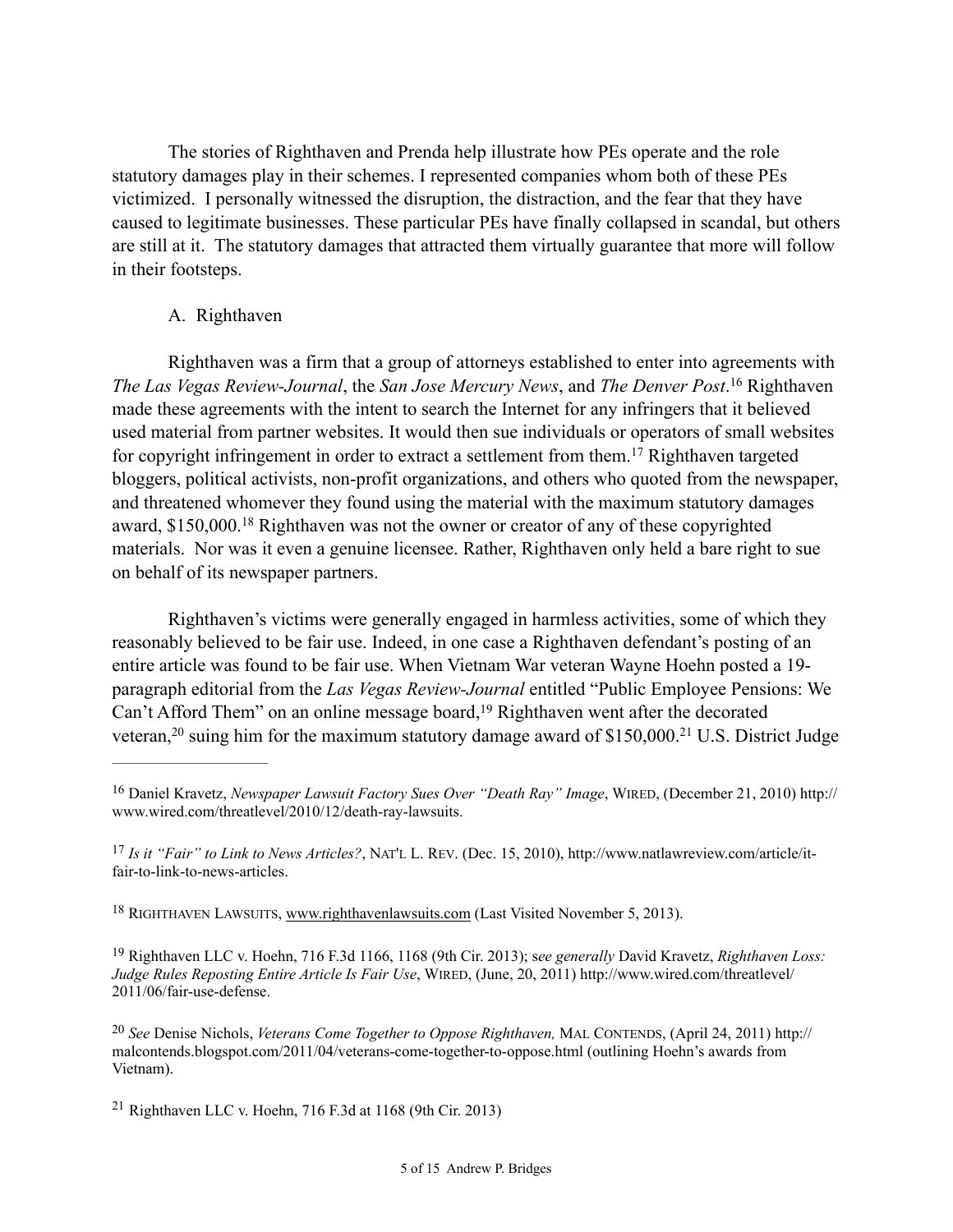Philip Pro granted summary judgment in favor of Hoehn, saying there was "no genuine issue of material fact that Hoehn's use of the work was fair."<sup>22</sup>

Righthaven showed little shame in "enforcing its copyrights" and sued anybody who posted articles from its partner newspapers regardless of how sympathetic the defendant's use may have been. For example, Righthaven went after Thomas A. DiBiase, a former Assistant United States Attorney for the District of Columbia.<sup>23</sup> DiBiase runs a website that provides information to help track murder investigations. In the context of this service, DiBiase posted some *Las Vegas Review-Journal* stories about unsolved murders.<sup>24</sup> Although this was at least arguably a fair use, Righthaven nonetheless demanded \$75,000 in damages as well as DiBiase's website.<sup>25</sup> These are two of the handful of cases that were actually litigated, as the threat of up to \$150,000 in penalties coerced most defendants to settle out of court.

Righthaven's practices finally ended when the Ninth Circuit Court of Appeals ruled that the acquisition of a right to sue, separate from acquisition of a copyright, did not give it standing under the Copyright Act.<sup>26</sup> Eventually, a judgment creditor caused a seizure of Righthaven's bank account,  $27$  and its assets were sold off to pay \$323,128 in sanctions  $28$  for repeated misconduct.<sup>29</sup> Shortly after the government gained access to its finances, Righthaven became insolvent and filed for bankruptcy protection.<sup>30</sup> Until the day of its ultimate demise, Righthaven disrupted the lives of hundreds of people, costing them thousands of dollars, and wasting

 $^{24}$  *Id.* 

 $^{25}$  *Id.* 

<sup>27</sup> Timothy B. Lee, *Defendant asks US Marshals to drag Righthaven principals to court*, ARS TECHNICA (Dec. 20, 2011) http://arstechnica.com/tech-policy/2011/12/defendant-asks-court-to-drag-defeated-righthaven-into-court.

RIGHTHAVEN LAWSUITS, *Supra,* note 8. <sup>28</sup>

*Id.* <sup>29</sup>

 David Kravetz, *Creditor Moves to Dismantle Copyright Troll Righthaven*, WIRED, (Oct. 29, 2011) http:// <sup>30</sup> www.wired.com/threatlevel/2011/10/creditor-righthaven.

<sup>&</sup>lt;sup>22</sup> Righthaven, LLC v. Hoehn, 792 F. Supp. 2d 1138, 1151 (D. Nev. 2011). The fair use holding was vacated on appeal, not on the merits, but rather as a consequence of the appellate panel finding that Righthaven had no standing to sue in the first place, and that the district court therefore lacked jurisdiction over the fair use issue.

Righthaven, LLC v. DiBiase, 2011 WL 2473531 (D. Nev. June 22, 2011). *See generally, Righthaven v. DiBiase*, 23 ELECTRONIC FRONTIER FOUNDATION, https://www.eff.org/cases/righthaven-v-dibiase (Last Visited November 5, 2013)

<sup>&</sup>lt;sup>26</sup> Hoehn, 716 F.3d at 1168 (9th Cir. 2013)("assignment of the bare right to sue for infringement, without the transfer of an associated exclusive right, is impermissible under the Copyright Act and does not confer standing to sue.").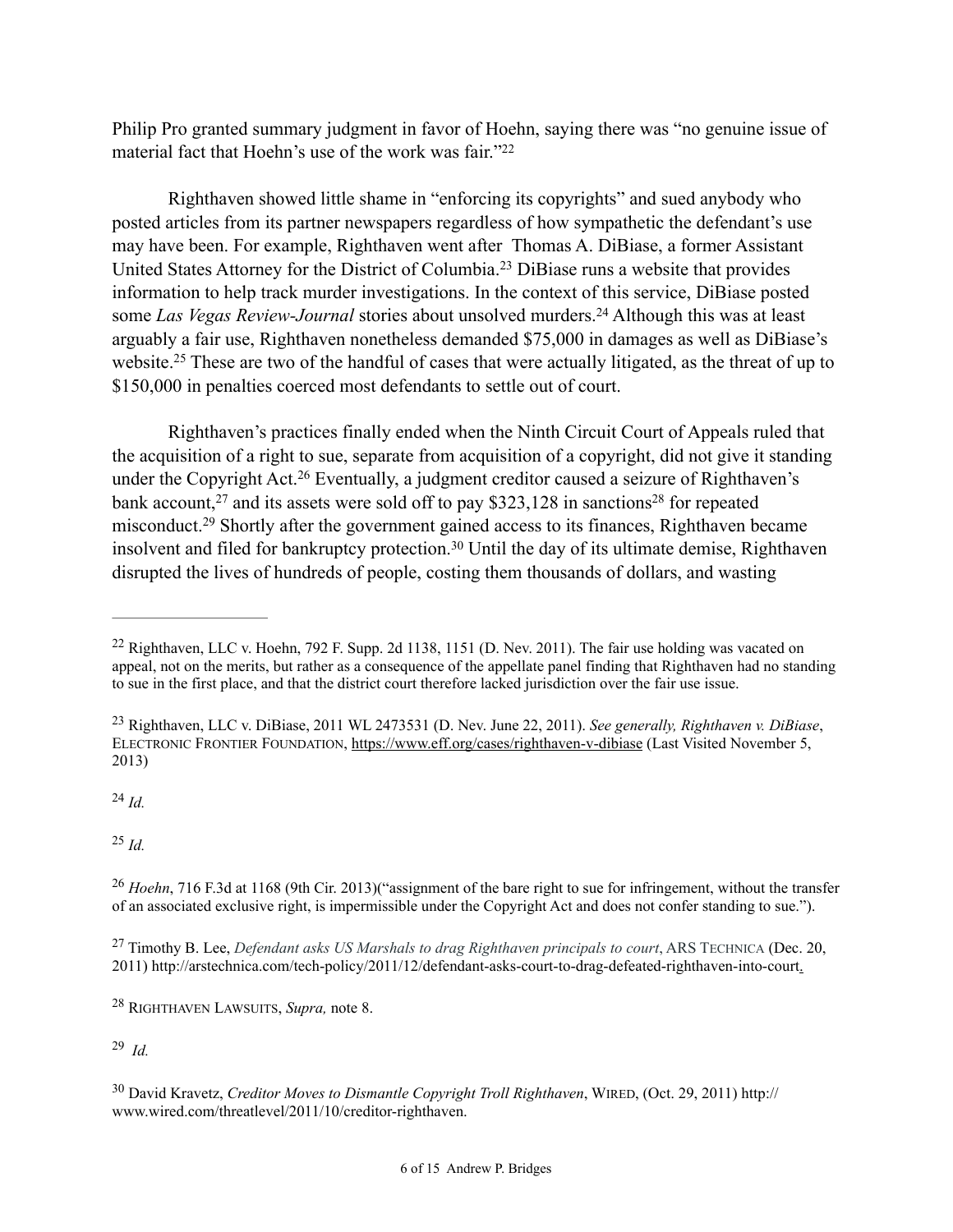significant judicial resources in its abuse of the copyright system.<sup>31</sup> Righthaven filed 276 cases and extracted \$352,500 dollars in settlements between 2010 and  $2011$ .<sup>32</sup> We may never know how many individuals settled with Righthaven to avoid a threatened lawsuit.

#### B. Prenda Law

The Prenda Law group became one of the most notorious groups using alleged copyright ownership to extort settlements by threatening litigation. Four attorneys with "shattered law practices" conducted the Prenda operation.<sup>33</sup> These attorneys established shell corporations to hide their role as real parties in interest as they acquired copyrights for the sole purpose of entrapping alleged infringers.<sup>34</sup> The Prenda group then monitored traffic on BitTorrent trackers, through which users search for films, to see which IP addresses downloaded their videos.<sup>35</sup> An affidavit in recent proceedings claims Prenda actually seeded its own videos to BitTorrent and waited to see who took the bait.  $36$  It then filed federal copyright infringement actions in order to subpoena service providers for the names associated with the implicated IP addresses. It sometimes threatened service providers with allegations that the service providers themselves, or their employees, were personally responsible for infringements. On occasion it would deliver its threat with a copy of a state-court complaint in a distant part of the country, naming numerous "Doe" defendants, alleging that the victim of the threat was already one of the "Does" in the pending litigation.

Armed with a list of victims, Prenda sent thousands of demand letters invoking the statutory maximum of \$150,000 in damages per download, but indicating it would be willing to settle each case for a few thousand dollars.<sup>37</sup> Prenda also intimidated defendants by threatening to release their names, along with the name of the adult movie that was allegedly downloaded. In addition to bullying individual alleged file-sharers with lawsuits, Prenda's actions went beyond mere vexatious litigation to actual fraud on the courts. It acquired ownership in at least one

 $^{34}$  *Id.* at 4.

<sup>&</sup>lt;sup>31</sup> Righthaven LLC v. Realty One Group, Inc., 96 U.S.P.Q. 1516 (D. Nev. 2010).

RIGHTHAVEN LAWSUITS, *Supra,* note 8. <sup>32</sup>

 $33$  Ingenuity LLC v. Doe, No. 2:12-cv-8333-ODW(JCx), Order Issuing Sanctions at 3.

*Prenda seeded its own porn files via BitTorrent, new affidavit argues*, ARS TECHNICA (June 3, 2013) http:// <sup>36</sup> arstechnica.com/tech-policy/2013/06/prenda-seeded-its-own-porn-files-via-bittorrent-new-affidavit-shows.

 $37$  Ingenuity LLC v. Doe, No. 2:12-cv-8333-ODW(JCx), Order Issuing Sanctions at 4.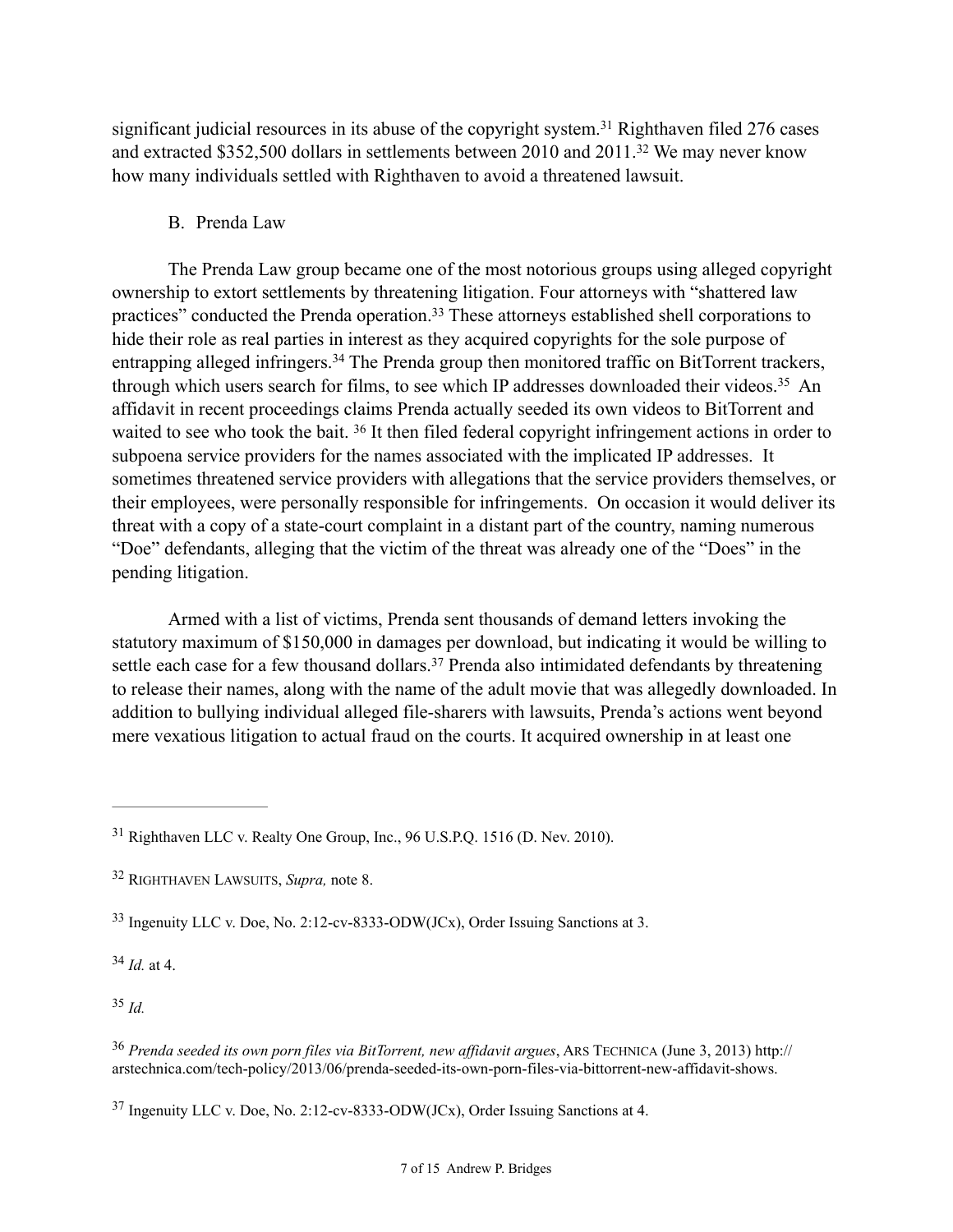copyright by stealing the identity of a groundskeeper and forging his signature.<sup>38</sup> When the victim alleged identity theft, the Prenda lawyers sued him for defamation, though none of the facts he alleged were ever shown to be untruthful.39

Prenda has been a huge drain on the legal system, filing hundreds of complaints.<sup>40</sup> It turned manipulation of the legal system into a lucrative business model, as it was able to extract  $$1,900,000$  in 2012 alone from settlements with individual alleged infringers. <sup>41</sup> In 2013, Prenda was fined for fraud and misconduct during litigation on multiple occasions.<sup>42</sup> Prenda's behavior has been described as criminal-like, with a judge who reviewed one of its cases suggesting that Prenda resembled a racketeering group.<sup>43</sup> In a brazen display, mere days after being slapped with over \$80,000 in sanctions from a federal judge, Paul Duffy, one of the principals of the group, continued to send out a new batch of threat letters.<sup>44</sup> This time, in addition to threatening being named in a lawsuit, Duffy threatened the recipient with exposing his name to his neighbors in connection with the downloaded adult video.<sup>45</sup>

After Judge Wright of the Central District of California imposed \$80,000 in sanctions and referred the Prenda actions to the Criminal Investigation Division of the Internal Revenue Service, <sup>46</sup> Prenda has found itself in disarray. One of Prenda's attorneys has been ordered off cases in the Ninth Circuit and has been referred to the ethics board of the Minnesota bar based on

<sup>40</sup> Ingenuity LLC v. Doe, No. 2:12-cv-8333-ODW(JCx), Order Issuing Sanctions at 3.

*Prenda's massive trolling take revealed: \$1.9 million in 2012*, ARS TECHNICA (October 2013) http:// <sup>41</sup> arstechnica.com/tech-policy/2013/10/prenda-massive-trolling-take-revealed-at-least-1-9-million-in-2012.

<sup>42</sup> See, e.g. Ingenuity LLC v. Doe, No. 2:12-cv-8333-ODW(JCx), Order Issuing Sanctions at 10.

 $43$  *Id.* 

<sup>38</sup> *Id.* at 5.

Mike Masnick, *Angry Judge Tells Prenda To Stop Falsifying Alan Cooper's Signature; Calls It Fraud*, TECHDIRT <sup>39</sup> (May 21, 2013) http://www.techdirt.com/articles/20130521/14172323158/judge-not-impressed-prenda-alan-cooperlawsuit.shtml

*Ethically handicapped Prenda's "boss" Paul Duffy signs a new batch of extortion letters*, FIGHT COPYRIGHT <sup>44</sup> TROLLS, (May 12, 2013) http://fightcopyrighttrolls.com/2013/05/12/ethically-handicapped-prendas-boss-paul-duffysigns-a-new-batch-of-extortion-letters.

<sup>&</sup>lt;sup>46</sup> Ingenuity LLC v. Doe, No. 2:12-cv-8333-ODW(JCx), Order Issuing Sanctions at 10.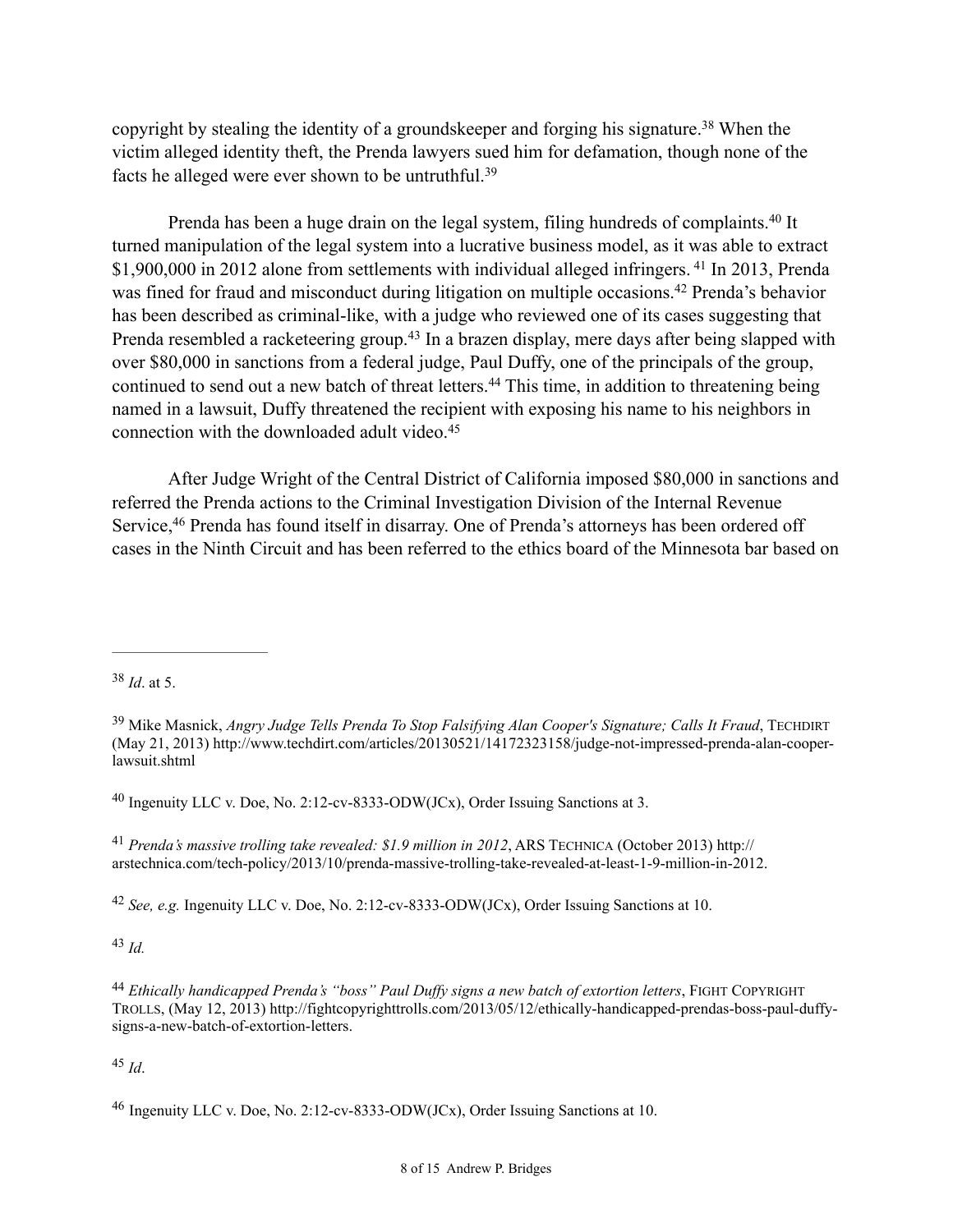his activities with the group.<sup>47</sup> Finally, in 2013 one of Prenda's process servers was revealed to have participated in a high profile drug deal that resulted in the overdose of an Illinois State Judge. 48

While much of what Prenda did in running its predatory enforcement operation appears to have been illegal or unethical on other grounds, current copyright law enabled and supported its demand for statutory damages, the *sine qua non* of its scheme. The Prenda scheme collapsed because of its flagrantly fraudulent behavior in other aspects of its cases. The statutory damages vehicle for its abusive business plan remains in place, and all that is needed for a similar entity to prevail would be to avoid fraudulent activities. There is something deeply wrong when the copyright statutory damages regime and "anti-piracy" campaigns become tools of organized crime in this fashion.

#### II. Why Statutory Damages Encourage Predatory Enforcement

The current structure of statutory damages gives PEs the weapons they need to extract significant settlements from accused infringers without regard to the truth of their allegations or the harm of the alleged infringing, just as Righthaven and Prenda did. One need only allege that there was copying in order to seek a subpoena unmasking anonymous online defendants, at which point PEs can send letters threatening maximum damages of up to \$150,000 per infringed work and extract settlements without proving infringement, much less any harm. As there is such a small burden of proof, and the damages can multiply quickly, even innocent persons are at risk for huge amounts of damages. This risk leads many accused infringers to pay the settlement demand, at very little cost or burden to the predatory plaintiffs.

The copyright holder's ability to demand astronomical statutory damages has led to some infamously excessive jury awards. The Jammie Thomas-Rassett case, discussed above, was a landmark, but not an anomaly. In a later case against Joel Tenenbaum, a jury awarded the record label plaintiffs \$675,000 in damages for downloading thirty songs, more than double the persong penalty ultimately awarded against Thomas-Rassett.<sup>49</sup> The defendant was twenty years old at the time of the infringement. These verdicts attract predatory enforcers not because they hope to obtain a similar windfall judgment, but because they know their victims are aware that

Joe Mullin, *Prenda lawyer gets kicked off 9th Circuit case*, ARS TECHNICA, (May 20, 2013) http:// <sup>47</sup> arstechnica.com/tech-policy/2013/05/prenda-lawyer-gets-kicked-off-9th-circuit-case.

Jim Suhr, *FBI: Illinois man admits selling cocaine to 2 judges*, STATE JOURNAL-REGISTER (May 28, 2013) http:// <sup>48</sup> www.sj-r.com/breaking/x1039449023/Investigator-Man-admits-selling-cocaine-to-two-judges.

Sony BMG v. Tenenbaum, 660 F.3d 487 (1st Cir. 2011). <sup>49</sup>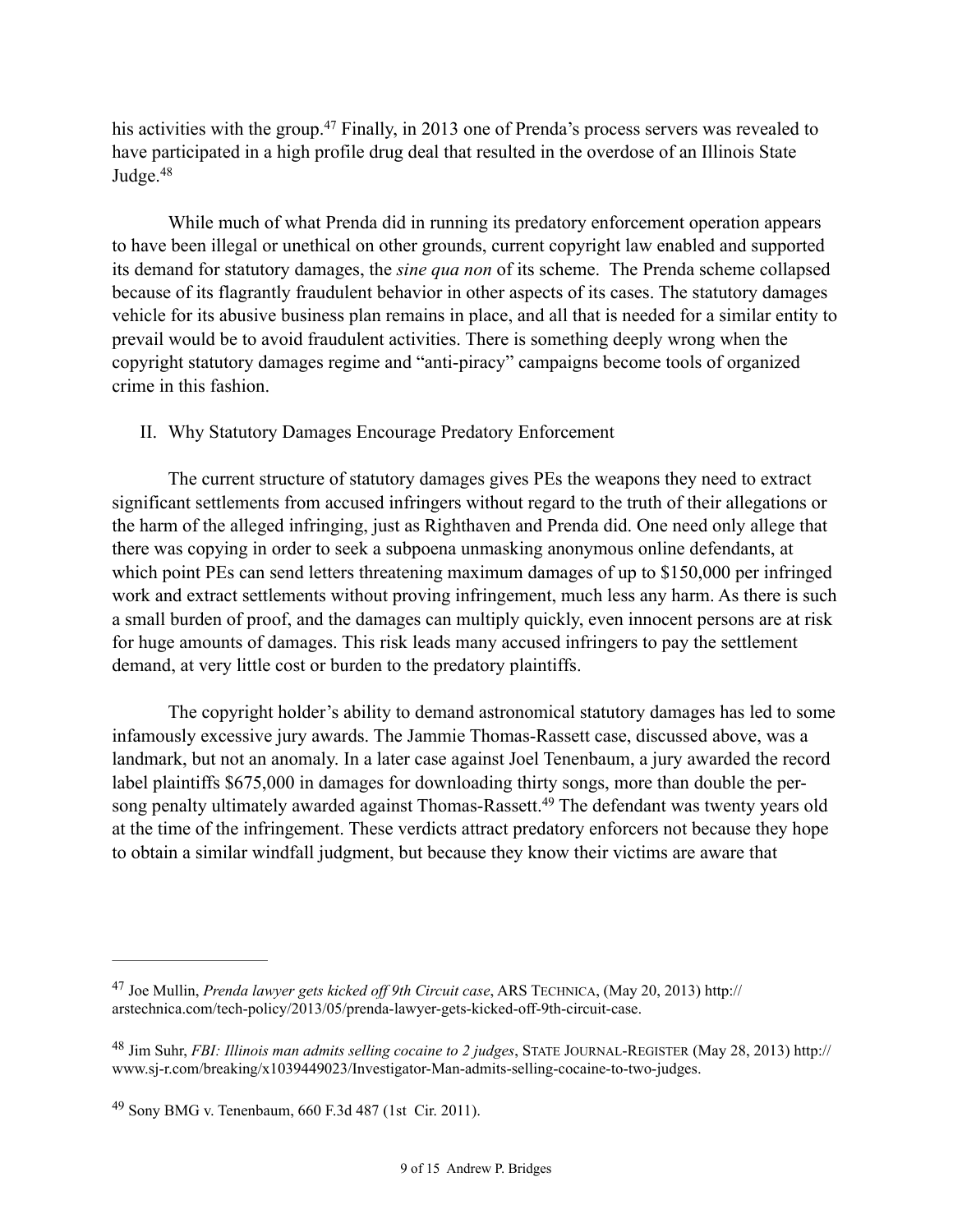copyright infringement lawsuits can involve damages completely divorced from reality, and will be frightened into quick and lucrative settlements.<sup>50</sup>

- III. Effects of Predatory Enforcement
	- A. Chilling of the Very Purposes of Copyright

 The Constitutional purpose of copyright is to "promote the Progress of Science and useful Arts."<sup>51</sup> Numerous provisions of the Copyright Act support that purpose. Among them are not only the allocation of exclusive rights to copyright holders in section 106 of the Act but also the enactment of the fair use doctrine in section 107. Fair use promotes the constitutional purpose of copyright by encouraging new, creative uses of previous works. *See, e.g., Eldred v. Ashcroft*, 537 U.S. 186, 219 (2003). But fair use is often characterized as a difficult doctrine; because it turns on particular facts of a case, its application by a court can seem difficult to predict. Indeed there are cases where no two successive court decisions in the course of an appeal of the same case have had the same result. *See, e.g., Sony Corp. v. Universal City Studios, Inc.,* 464 U.S. 417 (1984)(Supreme Court reversed the Ninth Circuit, which had reversed the district court); *Campbell v. Acuff-Rose Music, Inc.*, 510 U.S. 569 (1994) (Supreme Court reversed the Fourth Circuit, which had reversed the district court).<sup>52</sup>

 Given the complexity of fair use determinations and widely varying court evaluations of the same conduct, someone who wishes to engage in fair use (such as a blog quoting an excerpt from a newspaper article in a case Righthaven brought) may have to take risks in relying on the doctrine. For someone on a low budget, or a budget too small to negotiate with some copyright holders, there is no alternative to taking the fair-use risk other than failing to engage in the fair use. But under the current statutory damages regime, the risk can be outrageous and untenable, at an exposure of \$150,000 per work. The potentially ruinous damages exposure will deter the fair use. Similarly, some business plans rely on fair use as an underpinning of a service or technology that interacts with millions of works, such as Internet search engines. In two cases I

 $50$  Supporters of enormous statutory damages awards like to point to allegedly unsavory aspects of the character of defendants in certain cases, alleging that they lied in their testimony or wrongly tried to pin blame for downloads on others. But indeed whether a defendant is loathsome does not make the extraordinary awards any less outrageous.

A loathsome person who jumps a New York City subway turnstile (loss to the system, about two dollars) does not deserve a \$300,000 penalty for being loathsome. *See* Andrew P. Bridges, "Forget SOPA, Hollywood Already Had a Field Day With the Justice System," Pando Daily (Jan. 18, 2012), available at http://pandodaily.com/2012/01/18/ how-hollywood-twisted-theft-laws-long-before-sopa/.

 $51$  U.S. Const., art. I, sec. 8, cl.8.

 $52$  At the same time, the last decade has seen substantial consensus emerge in the courts applying the fair use doctrine in the wake of *Sony* and *Campbell*. *See, e.g.,* Neil Netanel, *Making Sense of Fair Use,* 15 Lewis & Clark L. Rev. 715 (2011). Of course, an emerging consensus is small comfort for someone who risks being a painful exception to the rule.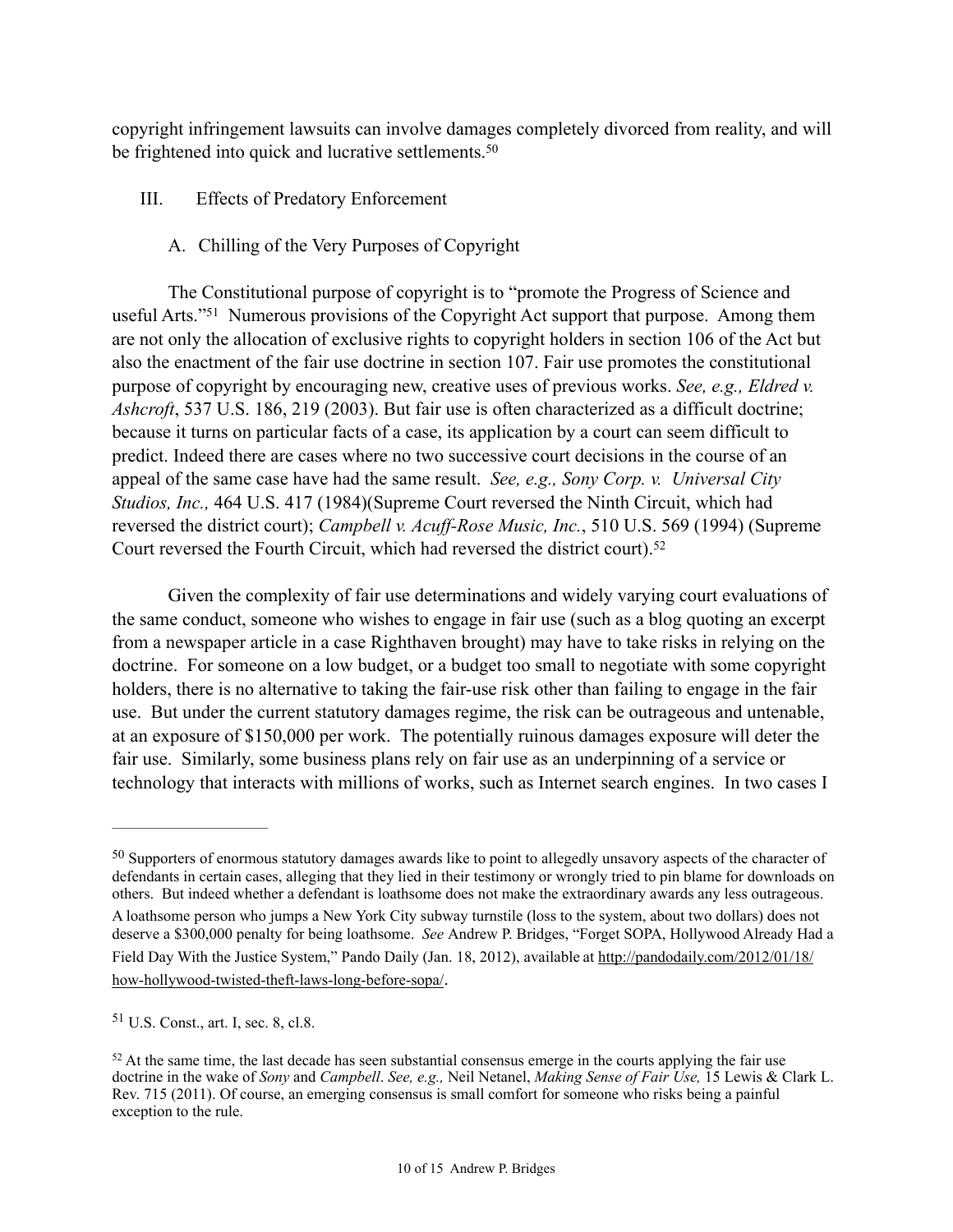defended, one minor and unsuccessful pornography publication alone (Perfect 10) sued major Internet search engines for over one billion dollars each in statutory damages with no proof of actual harm. Very few companies, founders, or investors are willing to take the risks those major Internet search engines took, and the world will never know what exciting new technologies or how many new businesses died an early death because of the mere risk of statutory damages. I have personally witnessed the early deaths of several companies for that very reason.

## B. Waste of Judicial Resources

One of the most pressing effects of predatory enforcement is the waste of judicial resources. For example, Prenda filed suit against over 1,000 John Does in a single case in order to get discovery on the defendants that would allow Prenda to extort settlements.<sup>53</sup> It misidentified as many as 30% of the defendants.<sup>54</sup> Righthaven filed 276 cases between 2010 and 2011.55

These types of mass litigation schemes clog dockets and drain judicial resources with no clear public benefit as a result. Righthaven's charter states that it had the purpose of suing for copyright infringements of material it had no part in creating or distributing.<sup>56</sup> Righthaven's goal was not to deter infringement or to protect any legitimate market, but rather to monetize infringement itself. The cost of litigating these frivolous cases is substantial, as evidenced by the sanction against Prenda lawyers of over \$80,000 in a single action. Put simply, the predatory enforcement business model is frivolous litigation, using courts and tying up judicial resources where no legitimate public interest or private right is at stake.

# C. Legitimacy of the Copyright Act

Predatory enforcement undermines respect for copyright law. As the Supreme Court said in *Sony*, "[the] purpose of copyright [law] is to create incentives for creative effort."<sup>57</sup> Predatory enforcement does nothing to incentivize creativity. Instead, it perpetuates a popular image of copyright as an arbitrary, unbalanced system that is rigged in favor of clever lawyers and the industries who employ them, and in favor of favored industries with special influence over

<sup>&</sup>lt;sup>53</sup> AF Holdings LLC v. Does 1-1,058 et al, case number 12-7135 (D.C. Cir.) (2013). This case is waiting decision on appeal in the D.C. Circuit Court of Appeals.

<sup>&</sup>lt;sup>54</sup> Claire Suddath, *Prenda, The Copyright Troll*, Bloomberg Businessweek, (May 30, 2013) http:// www.businessweek.com/articles/2013-05-30/prenda-law-the-porn-copyright-trolls.

<sup>&</sup>lt;sup>55</sup> RIGHTHAVEN LAWSUITS, *Supra*, note 8.

<sup>&</sup>lt;sup>56</sup> Righthaven LLC v. Hoehn, 716 F.3d 1166, 1168 (9th Cir. 2013).

 $57$  Sony Corp. of Am. v. Universal City Studios, Inc., 464 U.S. 417, 450 (1984).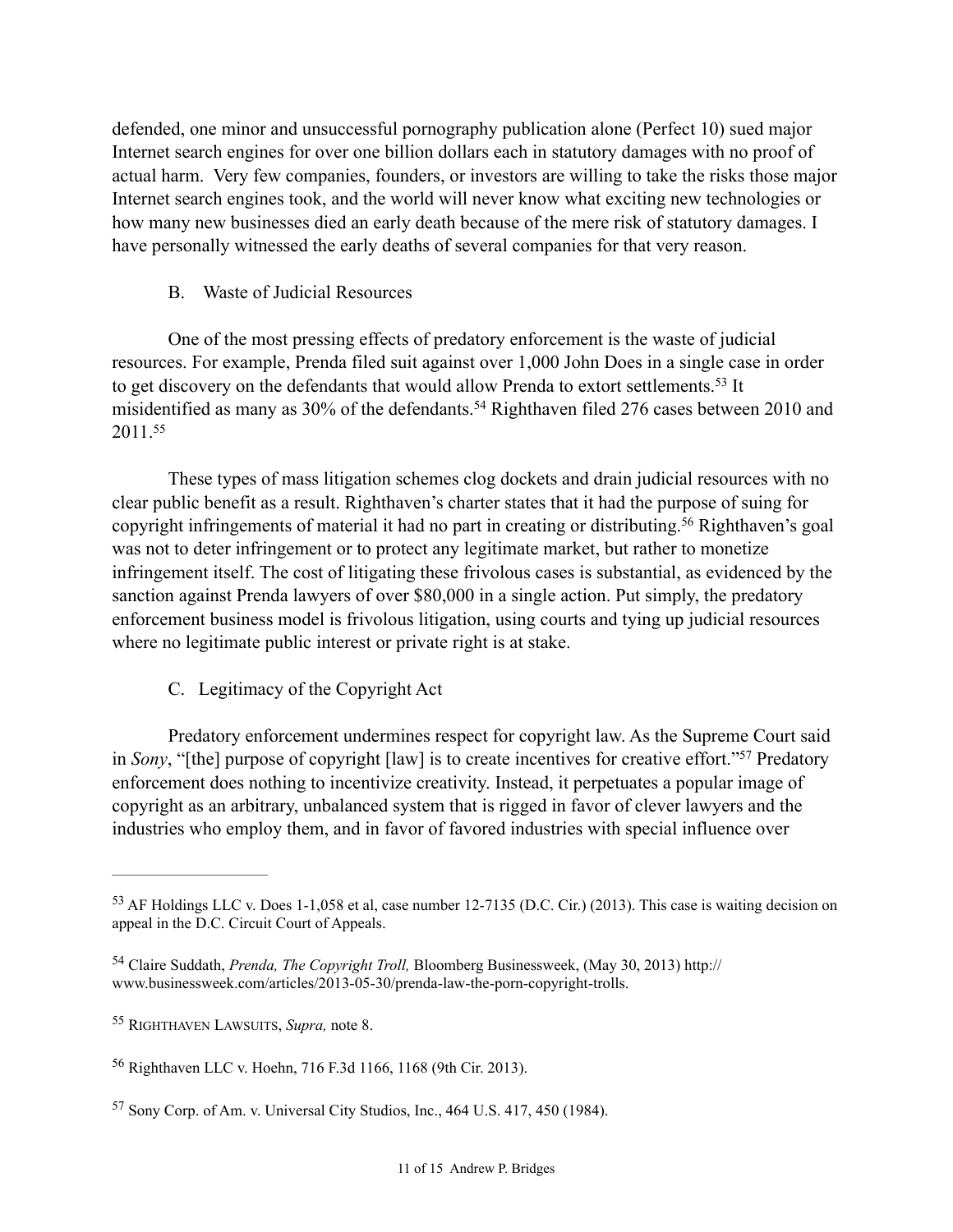Congress. Stories of outrageous statutory damages verdicts and predatory copyright enforcement contribute to the skepticism and even cynicism that many young people feel about copyright. A law that enables widespread extortion of individual Internet users will have a hard time winning over a generation that already questions whether copyright makes sense in the Internet age.<sup>58</sup>

## D. Harmful to Individuals

The harm to individual victims of predatory enforcement is clear: they are swept up into a large-scale extortion scheme with no option but to pay thousands of dollars in settlement fees. One defendant in Washington state found herself named in three separate suits with three separate judges for a single download of a movie being shown in South Africa.<sup>59</sup> The plaintiff hadn't realized it had sued the same IP-address in three separate cases. Between 2010 and 2011, Righthaven filed 276 lawsuits and extracted an estimated \$352,500 through settlements.<sup>60</sup> Prenda allegedly oversaw a team of lawyers that threatened over 25,000 persons and companies with lawsuits.  $61$  There are many examples of individuals and companies who have advocated or utilized statutory damages to engage in "get rich quick schemes."62

For all of these reasons, the current statutory damages scheme does not promote the goals of copyright law. It arose and evolved at a time when most copyright litigants were part of the same community of authors, publishers, and performers, where most lawsuits were about single works and where the value of exploitation of a single work was significant. Today the advent of the digital era means that new technologies and communications platforms may touch millions or billions of works at a time, with millions or billions of users, and the exploitation value of a single work by a single person may be trivial, such as the 99-cent value of a single downloaded song. It is time to recognize this enormous shift in the landscape and to bring statutory damages into the modern age by overhauling it.

IV. Proposals for Reform

During the recent effort to enact the Stop Online Piracy Act and the PROTECT-IP Act, supporters of the legislation repeatedly claimed that "piracy is a real problem." Real problems,

<sup>&</sup>lt;sup>58</sup> See, e.g., Dan Stewart, *I was plagiarized by Rand Paul, and I don't care*, THE WEEK (November 6, 2013) ("There's a generation coming that considers the concept of intellectual property a puzzling anachronism.").

Zembezia Film Ltd. v. Does 1-66, 2013 WL 2325621 (W.D. Wash.). <sup>59</sup>

<sup>&</sup>lt;sup>60</sup> RIGHTHAVEN LAWSUITS, http://www.righthavenlawsuits.com (last visited Nov. 4, 2013).

Sudath, *supra* n. 57. <sup>61</sup>

*See* http://danheller.blogspot.com/2007/06/making-money-from-your-stolen-images.html (describing how 62 photographers may wish to adopt business plans of seeking statutory damage windfalls through targeting persons who misappropriate photographs).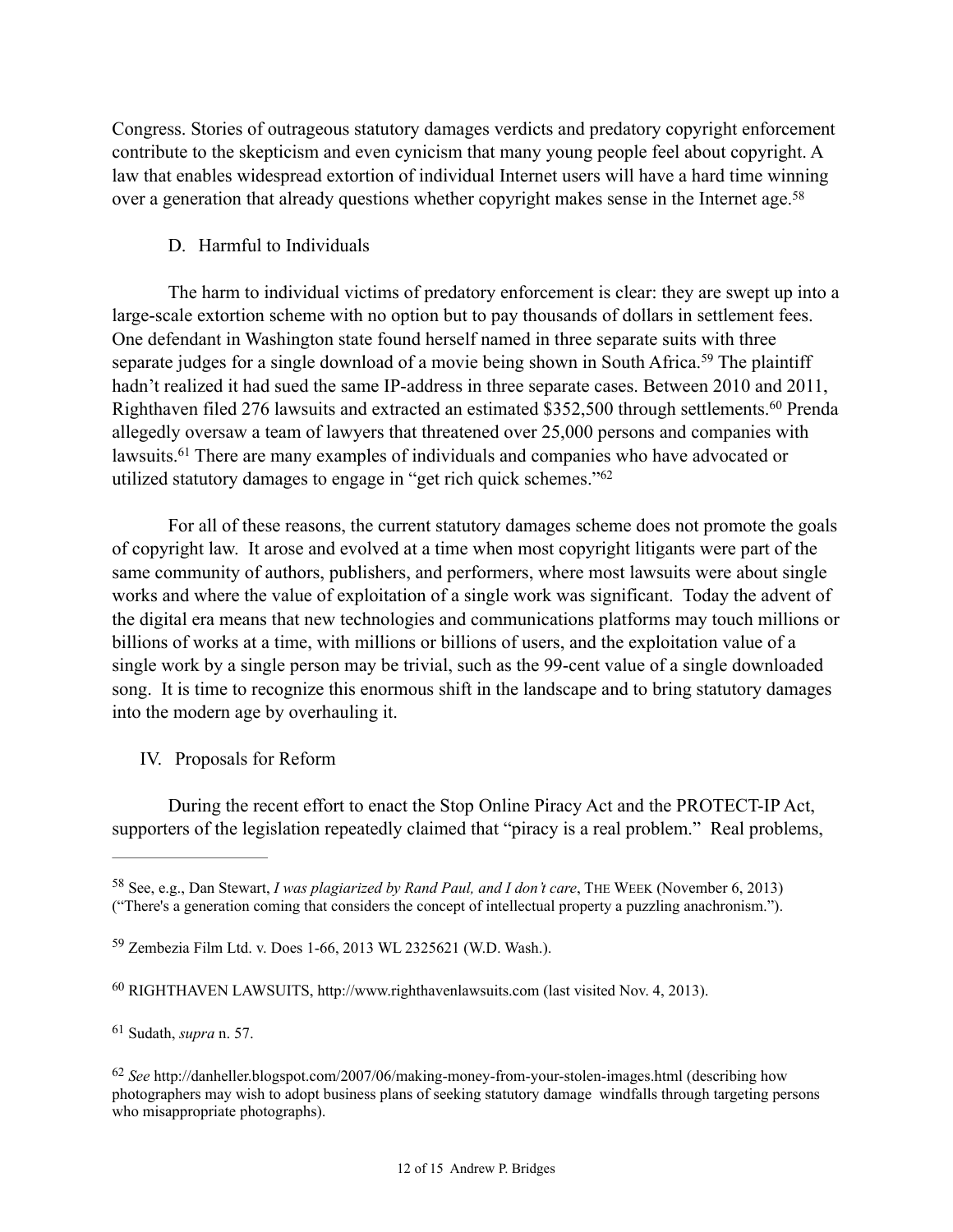in the copyright context, lead to real harms that a copyright holder can prove in seeking actual damages. A copyright holder can recover statutory damages of up to \$150,000 for a single infringement even when the actual harm is mere pennies.This proportion is unreasonable.

I understand that some may consider it beneficial to create a mechanism for a copyright plaintiff to bypass proof of actual damages in cases where actual damages may be small. Copyright law already has a provision that favors litigation of small claims, by providing an award of attorneys' fees to a prevailing party. 17 U.S.C. 505. I propose that copyright law retain a limited statutory damages mechanism for that purpose. I propose Congress amend the Copyright Act to provide that a copyright holder may elect statutory damages, as an alternative to actual damages, *in an amount not to exceed \$150,000 against all defendants in any single case*, *regardless of the number of works,* and not to exceed an aggregate of \$150,000 in all cases the copyright holder files against the same defendants in a single 36-month period. (The aggregate provision ensures that copyright holders will not clog courts by dividing claims into multiple cases to "game" the system.) In the case of individuals whom a copyright holder proves to have violated only the reproduction right, and only by making reproductions in copies that individual possesses, the statutory damages should be further limited to no more than 500 times the normal exploitation value by that individual (such as 99 cents for a downloaded song or \$15 for a motion picture).

 The United States is one of a very few countries in the world to include statutory damages in its copyright law. Of 177 WIPO member states, only twenty-four members allow statutory damage awards.<sup>63</sup> Most of those countries have "emerging and developing economies."<sup>64</sup> Only five WIPO member states, including the U.S., have both advanced economies and a statutory damages regime.<sup>65</sup>

 The U.S. should harmonize its copyright statutory damages policy with copyright policy in the majority of countries around the world. Even countries that have previously used a statutory damages scheme have recognized the different landscape in the digital economy. Canada recently adopted state-of-the-art statutory damages provisions in its copyright modernization efforts, reducing statutory damages to between \$100 and \$5,000 per lawsuit for

*See* Pamela Samuelson, Phil Hill, and Tara Wheatland, *Statutory Damages: A Rarity in Copyright Laws* <sup>63</sup> *Internationally, But for How Long?*, 60 J. COPYRIGHT SOC'Y USA \_\_ (forthcoming 2013).

 $^{64}$  *Id*.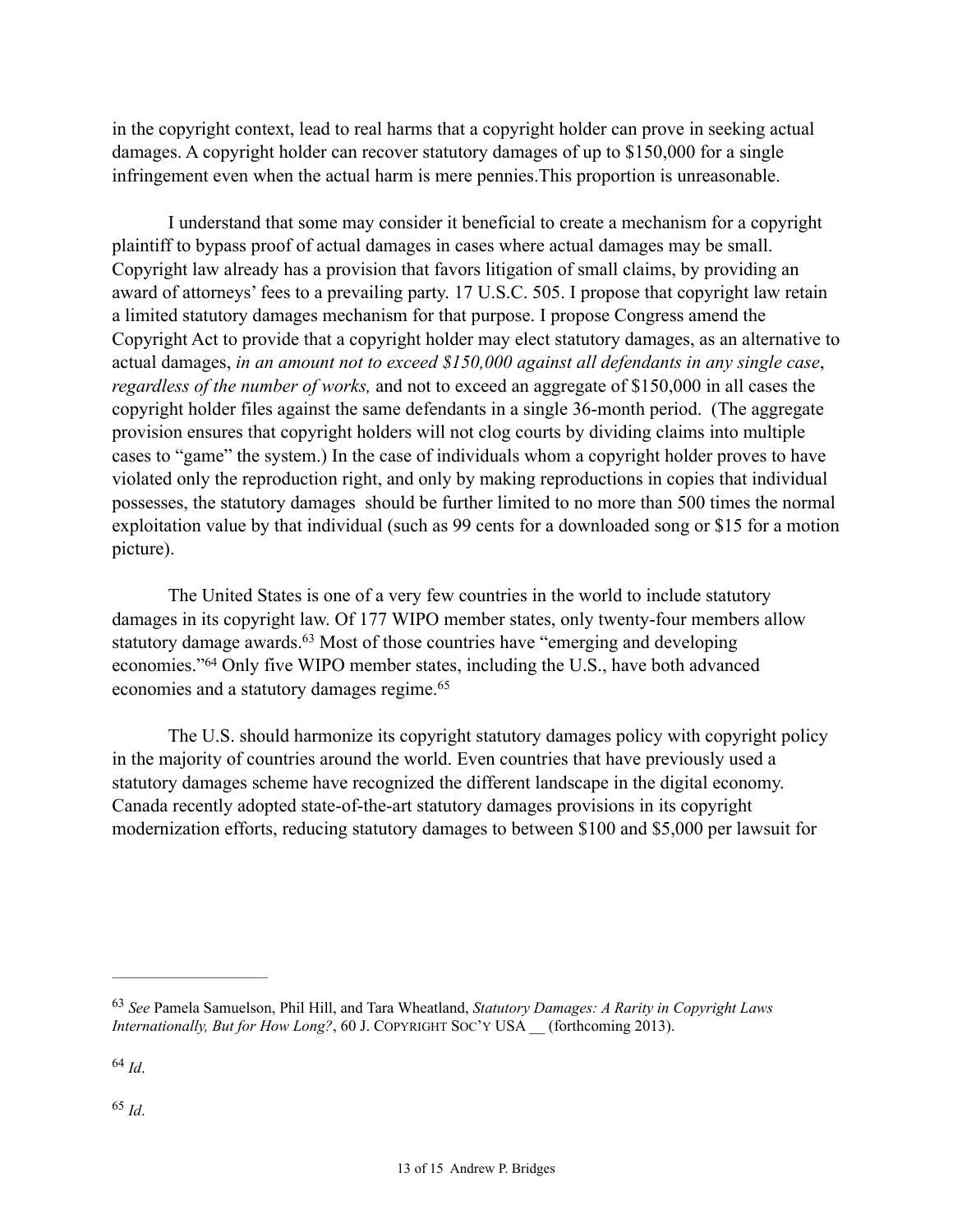noncommercial users.<sup>66</sup> In addition to reducing the maximum statutory damage award, Canadian statutory damages provisions include clear guidelines for the imposition of awards. Unlike U.S. law, in which the only guidance is based on the willfulness of the infringement, Canadian law requires awards to be based on several factors. Included in these factors are (1) the good faith of the defendant; (2) conduct of the parties before and during the proceedings; (3) deterrence of other infringers; (4) the need for the award to be proportionate to the infringements in light of the hardship the award may cause the defendant.<sup> $67$ </sup> The public and the courts have no such guidance in the U.S., allowing plaintiffs legally to seek the maximum award and coerce individuals into settlements. If the U.S. revises its statutory damages regime to include these guidelines, the public would be less likely to face intimidation by the threat of statutory damages and the predatory enforcement business model would disappear.

As Professor Samuelson points out, the two goals of statutory damages (compensation and deterrence) can be untangled by revising them into separate provisions.<sup>68</sup> With a choice between one provision to address compensation where harm is difficult to calculate and another provision for enhanced awards to deter egregious infringers, courts would not be tempted to confuse the two and award beyond-punitive damages against everyday individual infringers.69 Accordingly, courts should be able to award less than the current statutory minimum of \$750 per infringement in cases involving file-sharing, where the amount of statutory damages would be greatly disproportionate to the actual harm, and where there is no need to deter an egregious infringer (e.g., a commercial pirate). 70

 Limits on statutory damages will ultimately remove the allure of threatening individuals and small companies with litigation to extract settlements. If the potential to obtain high statutory damages is removed, then only plaintiffs who truly suffer harm will have an incentive to enforce their rights.

 Of course, copyright reform should leave actual damage awards in place. These damages, which the vast majority of developed countries have long found adequate to protect copyright,

 $69$  *Id*.

<sup>&</sup>lt;sup>66</sup> *Id.* Included on the government website explaining the new copyright act was an FAQ section, and one of the questions addressed was whether the new bill would allow record labels to seek huge damage awards for minor infringements, such as the downloading of individual songs, as is the case in the U.S. The Canadian government ensured that the revised statutory damages scheme would prevent entities from being able to seek disproportionately high awards. *Questions and Answers*, GOV'T OF CANADA (Nov. 29, 2011), available at http://balancedcopyright.gc.ca/eic/site/crp-prda.nsf/eng/h\_rp01153.html#record.

 $67$  Copyright Modernization Act, § 38.1(5).

<sup>&</sup>lt;sup>68</sup> Pamela Samuelson, *Statutory Damages: A Remedy in Need of Reform*, 51 WM. & MARY L. REV. 439, 509, November 2009.